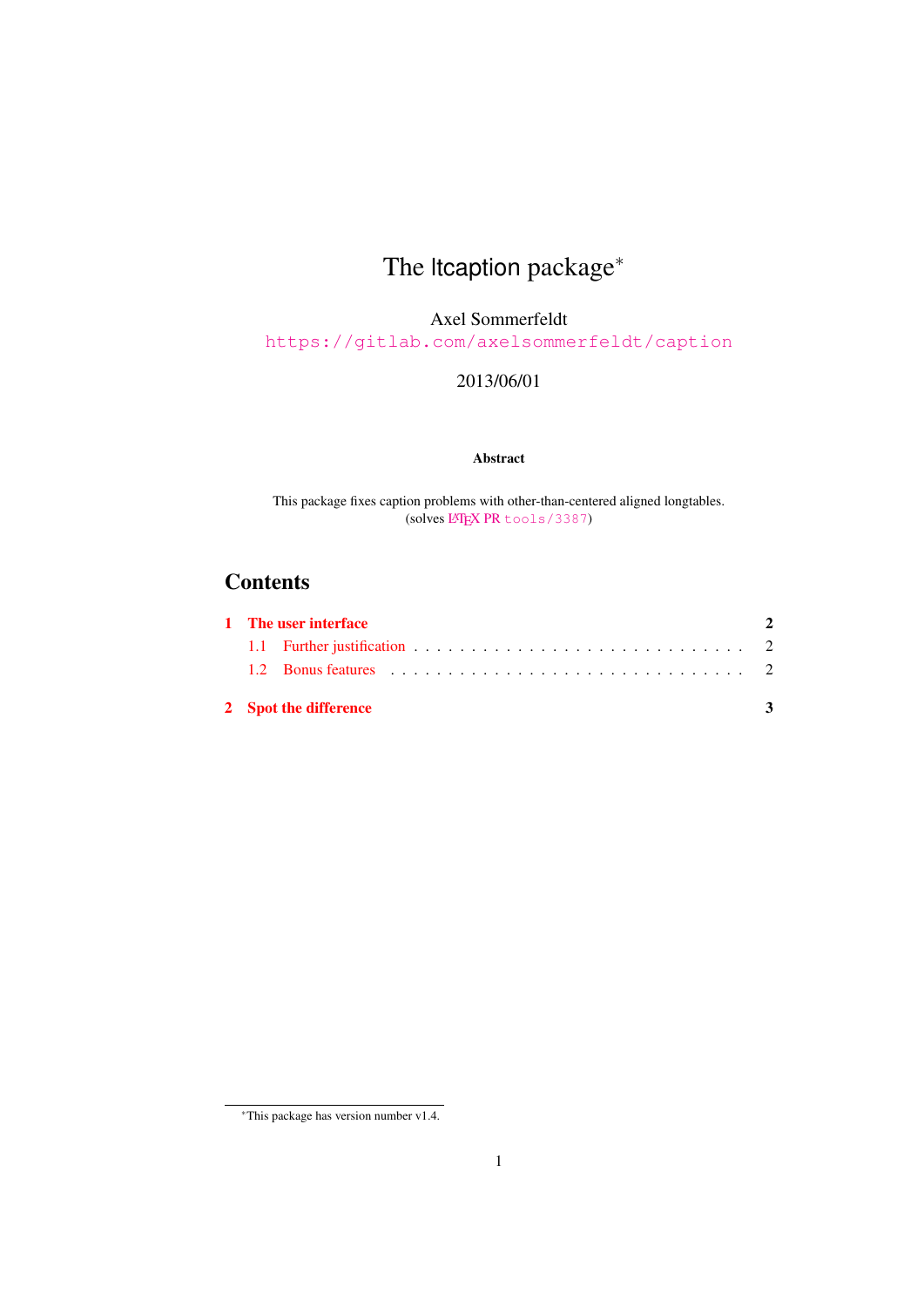## <span id="page-1-0"></span>1 The user interface

The content of  $\cap$  caption in longtables is usually centered to the content of the longtable itself. This is sufficient for centered longtables, but for left or right aligned longtables this results in captions moved into the left or right page margin.

To solve this problem just include this package *after* the longtable package[\[1\]](#page-4-0), e.g.:

```
\usepackage{longtable, ltcaption}
```
Afterwards the captions of all longtables should be aligned as expected, even for notcentered longtables.

#### <span id="page-1-1"></span>1.1 Further justification

| \LTcapskip  | This length is controlling the skip between the caption and the contents below the caption                                        |
|-------------|-----------------------------------------------------------------------------------------------------------------------------------|
|             | (which is usually the longtable contents if you place the caption above the longtable), and                                       |
|             | it can be altered with $\setminus$ setlength $\setminus$ LTcapskip $\{ \}$ . When the Itcaption package                           |
|             | is loaded it will be set to \abovecaptionskip which usually represents the skip                                                   |
|             | between caption and contents in floating environments. (Without this package, the                                                 |
|             | longtable package uses \baselineskip here.)                                                                                       |
| \LTcapleft  | You can alter the centering of the caption box (of width $\L_{T\text{capwidth}}$ ) by setting the                                 |
| \LTcapright | lengths $\LTCapleft & \LTCapright$ to appropriate values. These are set to $\f{ill}$                                              |
|             | by default, just like the values $\LTleft & \LTright$ .                                                                           |
|             | $\lambda$ comparative follow $\lambda$ nother option is the usege of the command $\lambda$ I Toppmong in a follow which makes the |

\LTcapmarginsfalse Another option is the usage of the command \LTcapmarginsfalse which makes the ltcaption package using the values  $\LTleft & \LTright$  instead of  $\LTcapleft$  & \LTcapright.

> *Note:* If the ltcaption package will be used with one of the NTG document classes[\[2\]](#page-4-1),  $\Lambda \$  \CaptionLabelFont  $\& \Delta \$ & table captions, but for longtable captions as well.

> *Note:* These lengths & commands do not work when the ltcaption package is used with one of the KOMA -Script document classes scrartcl, scrreprt, or scrbook [\[3\]](#page-4-2), or used with the memoir document class [\[4\]](#page-4-3). The KOMA -Script resp. memoir settings for captions are used instead. Same with the caption package which also uses its own options and settings.

### <span id="page-1-2"></span>1.2 Bonus features

\LTcaptype As a bonus feature this package patches the longtable package so \LTcaptype will be used internally instead of the fixed caption type 'table'. So for example this code snipped:

```
\renewcommand\LTcaptype{figure}
\begin{longtable}{ll}
\caption{An example longtable}\\
  A & B \\
\end{longtable}
```
will result in a longtable like this:

Figure 7: An example longtable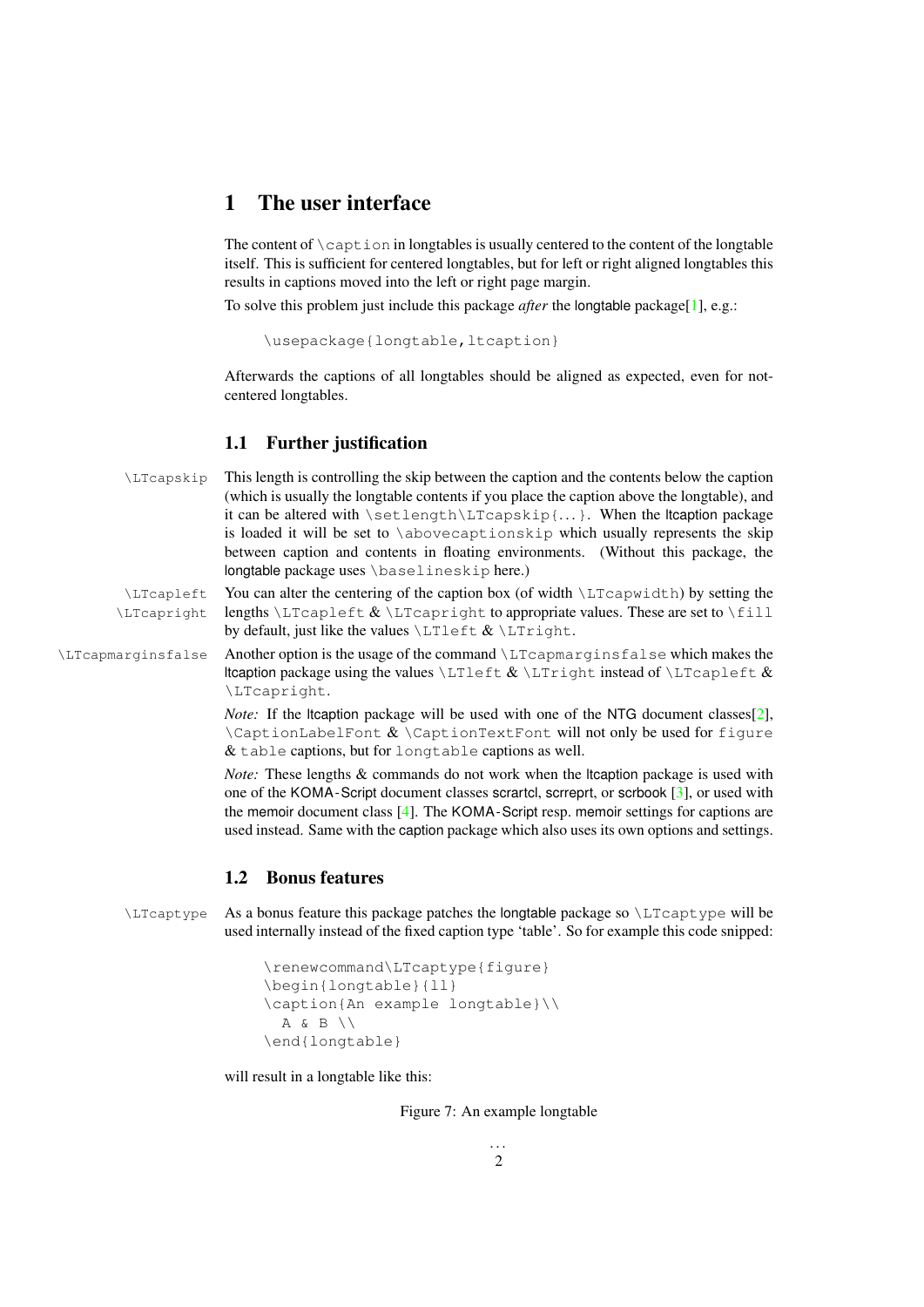longtable\* Another bonus feature is the addition of the environment longtable\* which does not increment the table counter. (As a consequence, \caption is not available for such longtables, but  $\cap$   $\times$  still is.)

## <span id="page-2-0"></span>2 Spot the difference

Without the ltcaption package:

Table 1: Left aligned longtable left aligned longtable left aligned longtable

This is only a test

Table 2: Right aligned longtable right aligned longtable right aligned longtable

This is only a test

Table 3: Centered longtable centered longtable centered longtable centered longtable

This is only a test

With the ltcaption package (and the default value of \LTcapwidth):

Table 4: Left aligned longtable left aligned longtable left aligned longtable

This is only a test

Table 5: Right aligned longtable right aligned longtable right aligned longtable

This is only a test

Table 6: Centered longtable centered longtable centered longtable centered longtable

This is only a test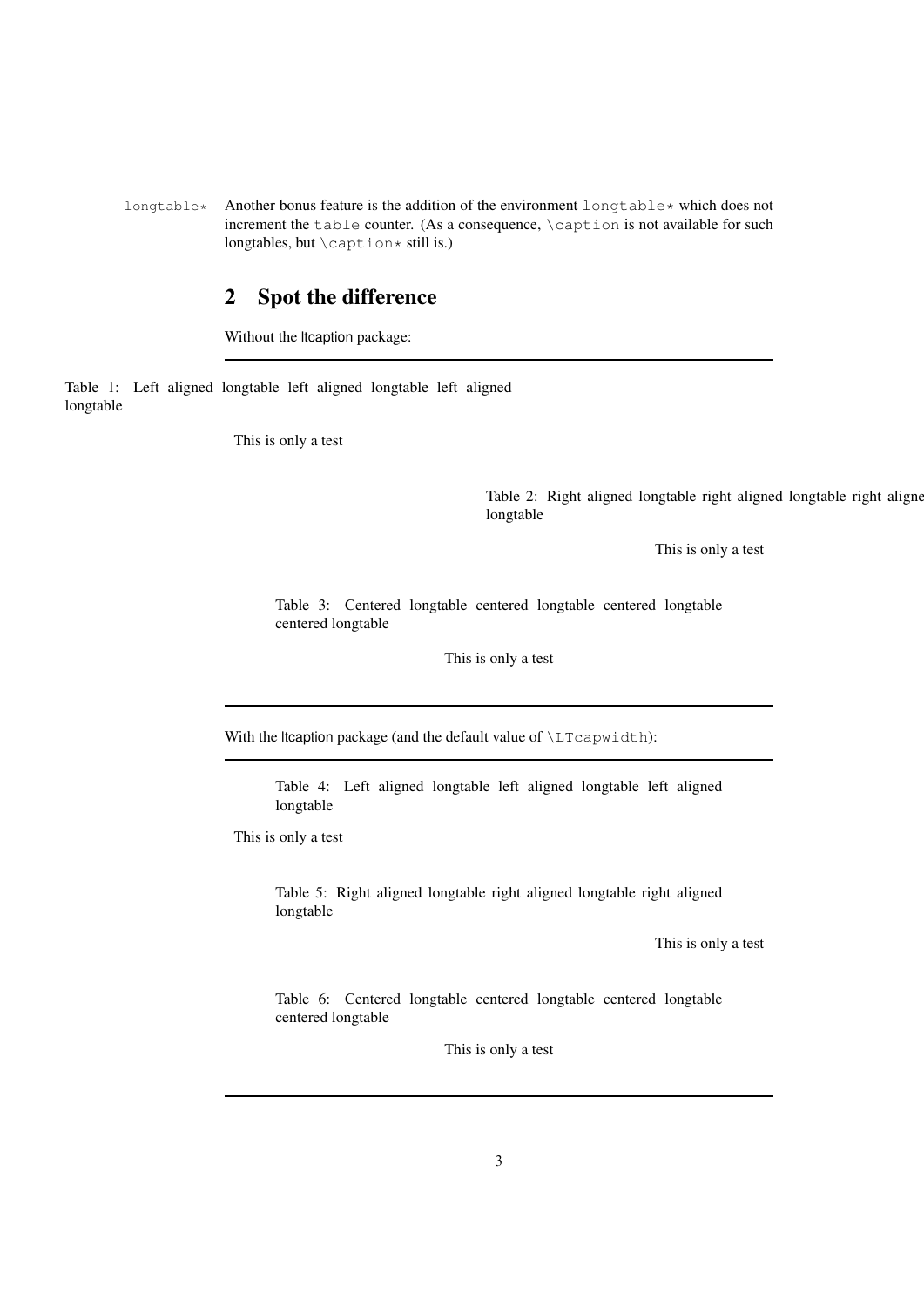With the ltcaption package and \LTcapwidth=\linewidth:

Table 7: Left aligned longtable left aligned longtable left aligned longtable left aligned longtable

This is only a test

Table 8: Right aligned longtable right aligned longtable right aligned longtable right aligned longtable

This is only a test

Table 9: Centered longtable centered longtable centered longtable centered longtable

This is only a test

With the ltcaption package and \LTcapleft=0pt resp. \LTcapright=0pt:

Table 10: Left aligned longtable left aligned longtable left aligned longtable

This is only a test

Table 11: Right aligned longtable right aligned longtable right aligned longtable

This is only a test

With the Itcaption package and \LTcapleft=\tabcolsep resp. \LTcapright=\tabcolsep:

Table 12: Left aligned longtable left aligned longtable left aligned longtable

This is only a test

Table 13: Right aligned longtable right aligned longtable right aligned longtable

This is only a test